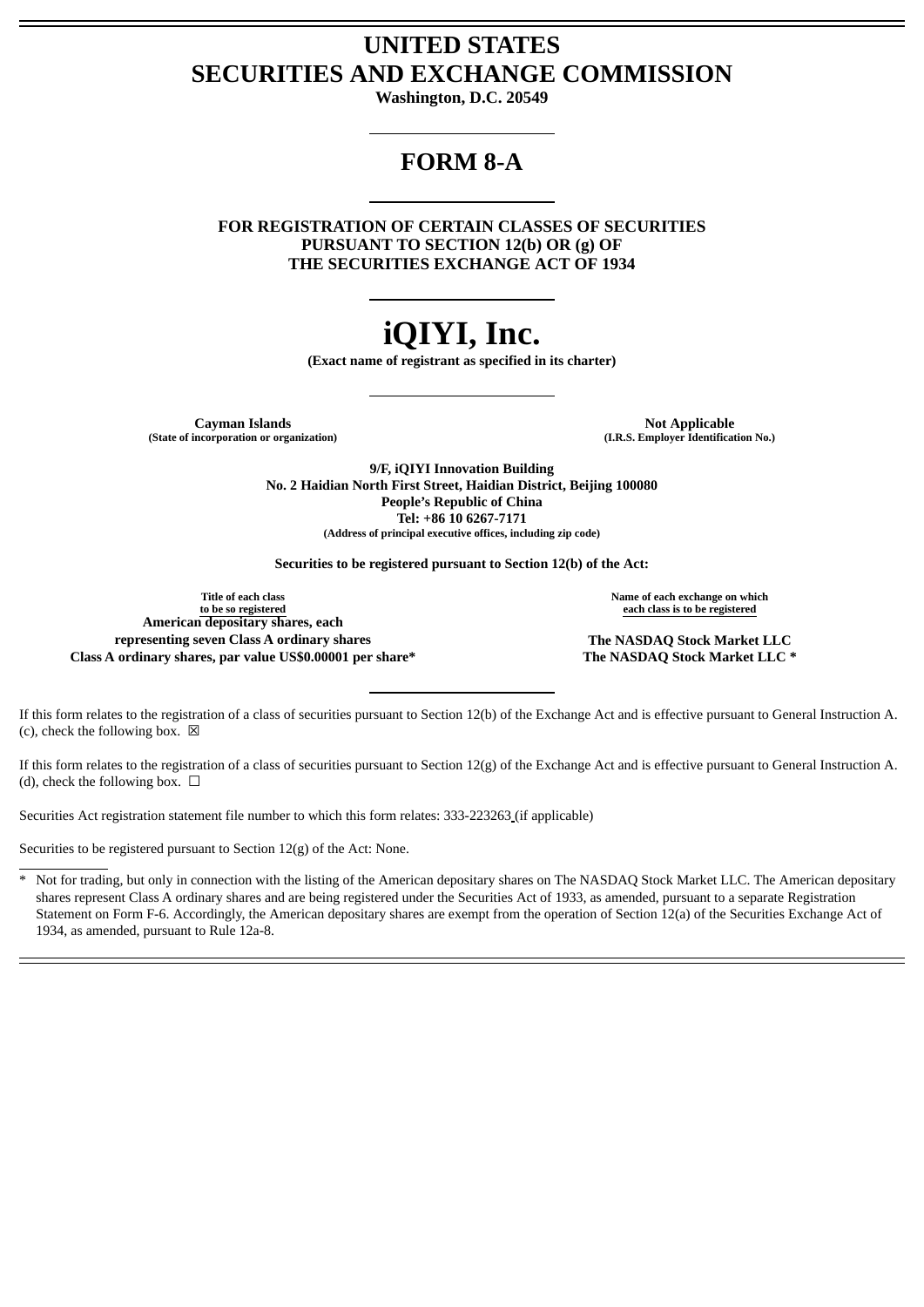#### **INFORMATION REQUIRED IN REGISTRATION STATEMENT**

### **Item 1. Description of Registrant's Securities to be Registered.**

The description of the securities being registered is set forth under "Description of Share Capital" and "Description of American Depositary Shares" in the Registrant's registration statement on Form F-1 (File No. 333-223263), originally filed with the Securities and Exchange Commission on February 27, 2018, as amended, including any form of prospectus contained therein pursuant to Rule 424(b) under the Securities Act of 1933, which description and prospectus are incorporated herein by reference. Copies of such description will be filed with The NASDAQ Stock Market LLC.

## **Item 2. Exhibits.**

No exhibits are required to be filed as the securities being registered on this form (1) are being registered on an exchange on which no other securities of the Registrant are registered, and (2) are not being registered pursuant to Section 12(g) of the Exchange Act.